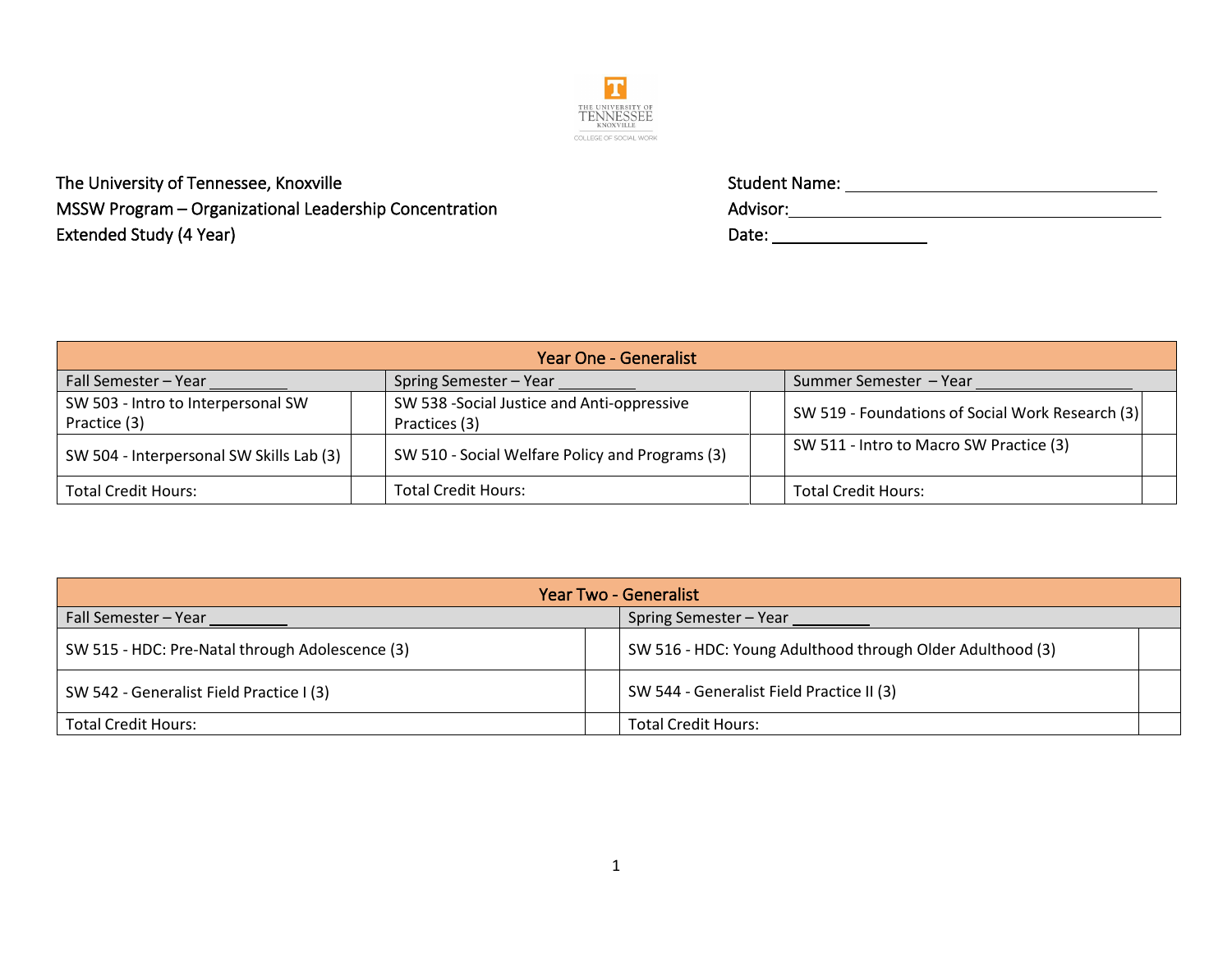

| <b>Year Three (Concentration)</b>                           |                                                                |                        |                                               |
|-------------------------------------------------------------|----------------------------------------------------------------|------------------------|-----------------------------------------------|
| Spring Semester - Year<br>Fall Semester - Year              |                                                                | Summer Semester - Year |                                               |
| SW 545 - Resource Development and<br>Management (3)         | SW 549 - Program Development and Continuous<br>Improvement (3) |                        | SW 584 - Advanced Field Practice Extended (4) |
| SW 547 - Advanced Organizational<br>Theory and Practice (3) | Elective (3)                                                   |                        | Elective (3)                                  |
| <b>Total Credit Hours:</b>                                  | <b>Total Credit Hours:</b>                                     |                        | <b>Total Credit Hours:</b>                    |

| <b>Year Four (Concentration)</b>                            |                                               |  |
|-------------------------------------------------------------|-----------------------------------------------|--|
| Fall Semester - Year                                        | Spring Semester - Year                        |  |
| SW 548 - Advanced Change Management and Policy Practice (3) | Elective (3)                                  |  |
| SW 584 – Advanced Field Practice Extended (4)               | SW 584 - Advanced Field Practice Extended (4) |  |
| <b>Total Credit Hours:</b>                                  | <b>Total Credit Hours:</b>                    |  |